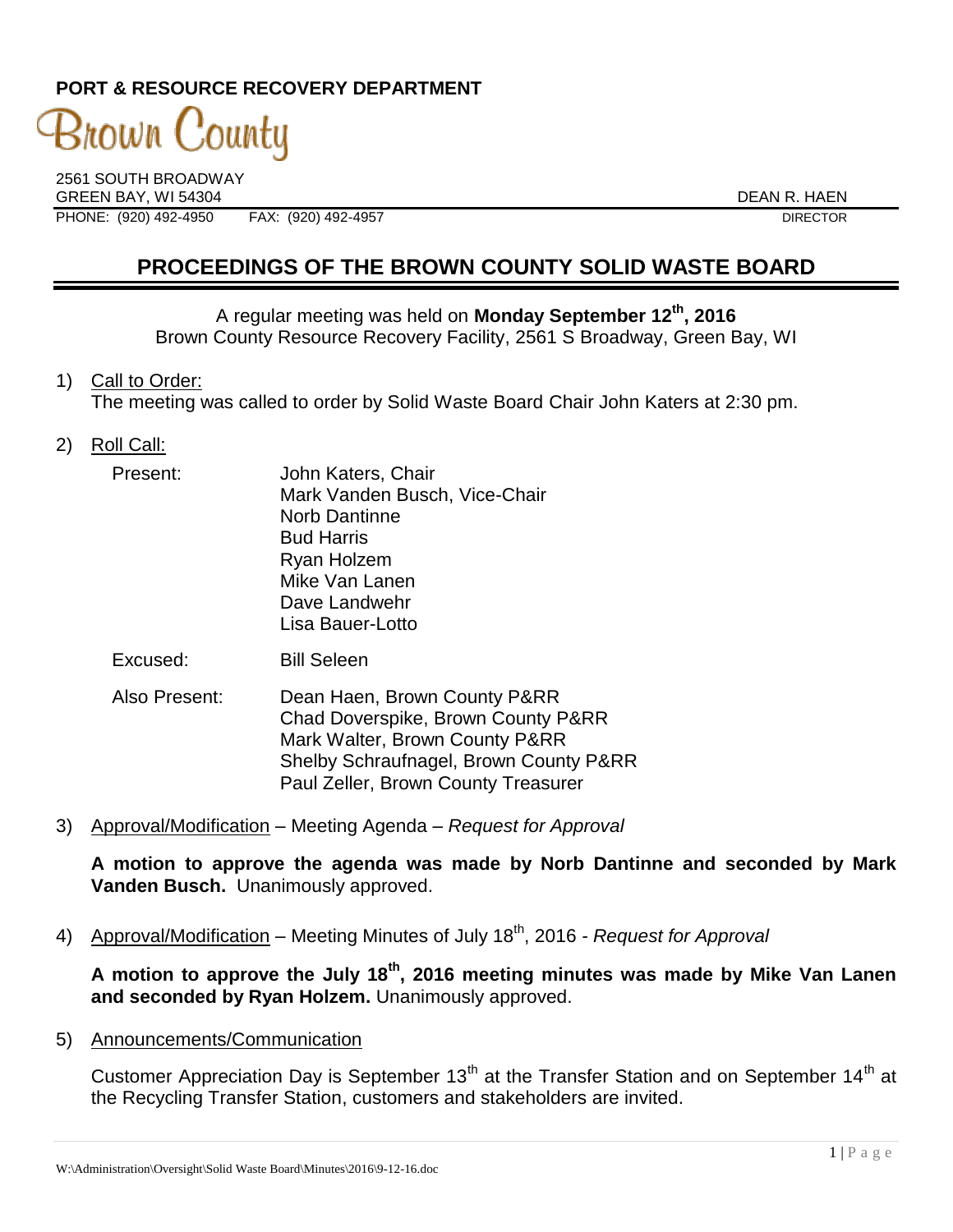UW-Green Bay will soon start hosting the Wisconsin Recycling Markets Directory on the University's website.

Dantinne heard Outagamie County is pursuing expansion of their landfill. Mr. Haen confirmed Outagamie County will be doing preliminary work on that they are calling the Northwest Landfill, but clarified that the only thing certain is that the BOW Cooperative Landfill Agreement says once Outagamie County's Northeast Landfill closes, Brown, Outagamie and Winnebago County waste will come to the Brown County South Landfill. Mr. Holzem, and other Solid Waste Board members, are concerned that Outagamie County could add on to their existing landfill and continue use.

#### 6) Property Acquisition – *Request for Approval*

The County Treasurer took ownership of 973 Haven Place. The parcel was owned by the recycling operator, One Source Recycling. The Port & Resource Recovery Department is considering purchasing this parcel for resource recovery use. This parcel is just a half mile from the Solid Waste Transfer Station. The area around the Transfer Station is becoming limited as resource recovery projects grow. The Department interest would be in leasing the property to a private business that complements our mission. There is no immediate plans for use other than razing two building and cleaning up the property. If no use is determined, the property can be sold and cost recovered.

Paul Zeller, Brown County Treasurer, explained that the parcel is currently in Brown County's name as it has been foreclosed on. In the official recording process any existing liens are extinguished. The parcel is owned free and clear by Brown County; this does not eliminate the risk of environmental issues. Mr. Zeller and Mr. Haen, with the help of the DNR, have determined that the only environmental issue is a small amount of styrene amounting to about one yard of contamination. The DNR stated that as long as it is not disturbed it can stay there or be excavated and disposed of

There is a very specific process the County must take to sell this property. First the County Department Heads must be notified. The Department and Board must justify the purchase. If a County department does not request the possibility of obtaining the parcel the next municipality in the chain is notified, in this case the Village of Hobart. In both cases the parcel comes off the tax roll.

There is about \$72,000 in back taxes, interest and penalties that the Department would owe, plus \$8,000 of property tax in 2016. This estimate was given by the Village of Hobart assessor. It is advised that a second assessment takes place as this appears to be over assessed. Beyond these costs, taxes and interest, there are special assessments to this parcel; the municipality is able to add interest at a rate of 1% per month. There is also a penalty provision on the special assessment by the County. In total, \$26,775.73 is owed to the municipality. A payment to the County for the value of the parcel would be made.

Upon purchase by the Department the parcel will need to be cleaned up. The Treasurer's budget includes \$42,000 for tax deed work, including properties to be cleaned before sale and advertised. The Treasurer's Department has 40+ properties to clean and advertise each year. They are willing to spend up to \$4,900 in clean-up costs, about 20-25 truckloads to the landfill.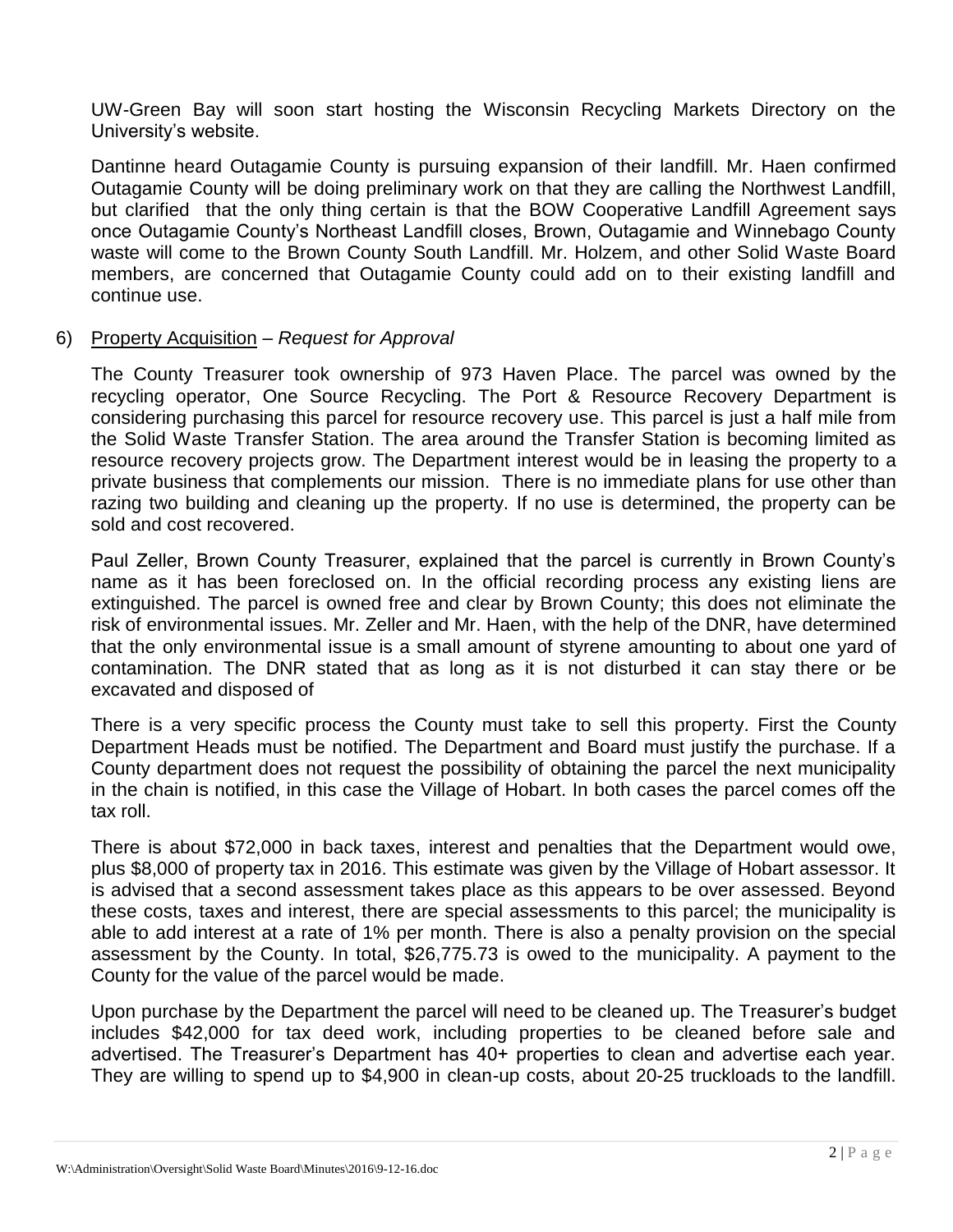As part of demolition Smitty's would demolish the buildings in exchange for the value of the scrap metal in the building.

Mr. Haen proposed to pay for the parcel out of Research and Development or out of Site Acquisition. The assessed evaluation of the property, minus improvements is \$75,200 and the improvements are valued at \$326,600. The total purchase price would be \$107,378. The Department has corresponded with the Andrew Vickers, Administrator for the Village of Hobart, about this possible purchase. . Their only comment was that this means the property will come off the tax roll and impact on neighbors

Mr. Landwehr has concerns about this parcel coming off the tax roll in Hobart as the County owns several parcels in Hobart already.

Upon approval by the Solid Waste Board this will be taken to the Executive Committee meeting for approval.

**A motion to purchase the property at \$107,378 plus any additional clean-up cost with the caveat to review ownership in five years if there is no activity on the property was made by Norb Dantinne and seconded by Lisa Bauer-Lotto. Dave Landwehr opposed.** Motion approved.

#### *7)* Great American Disposal Contract Extension – *Request for Approval*

The current contract with Great American Disposal is in year three of a five year contract. Great American Disposal has requested to extend their contract another five years, an initial three years with two, one year extensions. After year five of the current agreement the first 1.5% of the CPI increase would be negated for the remaining contract extension.

**A motion to approve the Great American Disposal Contract Extension was made by John Katers and seconded by Mike Van Lanen.** Unanimously approved.

#### 8) 2017 Smart Goals – *Request for Approval*

Smart Goals are used in the Annual Report each year. These are one time goals that staff sets to meet each year. The 2017 Smart Goals include what has not been finished in 2016 as well as new goals staff has set for the up-coming year. The 2017 goals include: BOW Waste Diversion Technology Committee research; market HHW services to VSQG industry sectors to expand customer base; excavate South Landfill Phase I clay; modify South Landfill feasibility determination; convert existing Gas-To-Energy plant to passive flare including building modifications and sell off equipment; evaluation of BOW landfill agreement; revise 2012 5-year solid waste management plan; renegotiate solid waste management services agreements with urban municipalities and align with expiring recycling agreements; regional compost facility evaluation urban municipalities; market recycling services to new customers and do retention on existing customers municipalities; market landfill and resource recovery services to new customers and do retention on existing customers municipalities; and, conduct a HHW process map for collection, storage and processing of HHW collected materials involving an outline, timeline and assignment of responsibilities and fulfillment.

#### **A motion to approve the 2017 Smart Goals was made by John Katers and seconded by Norb Dantinne.** Unanimously approved.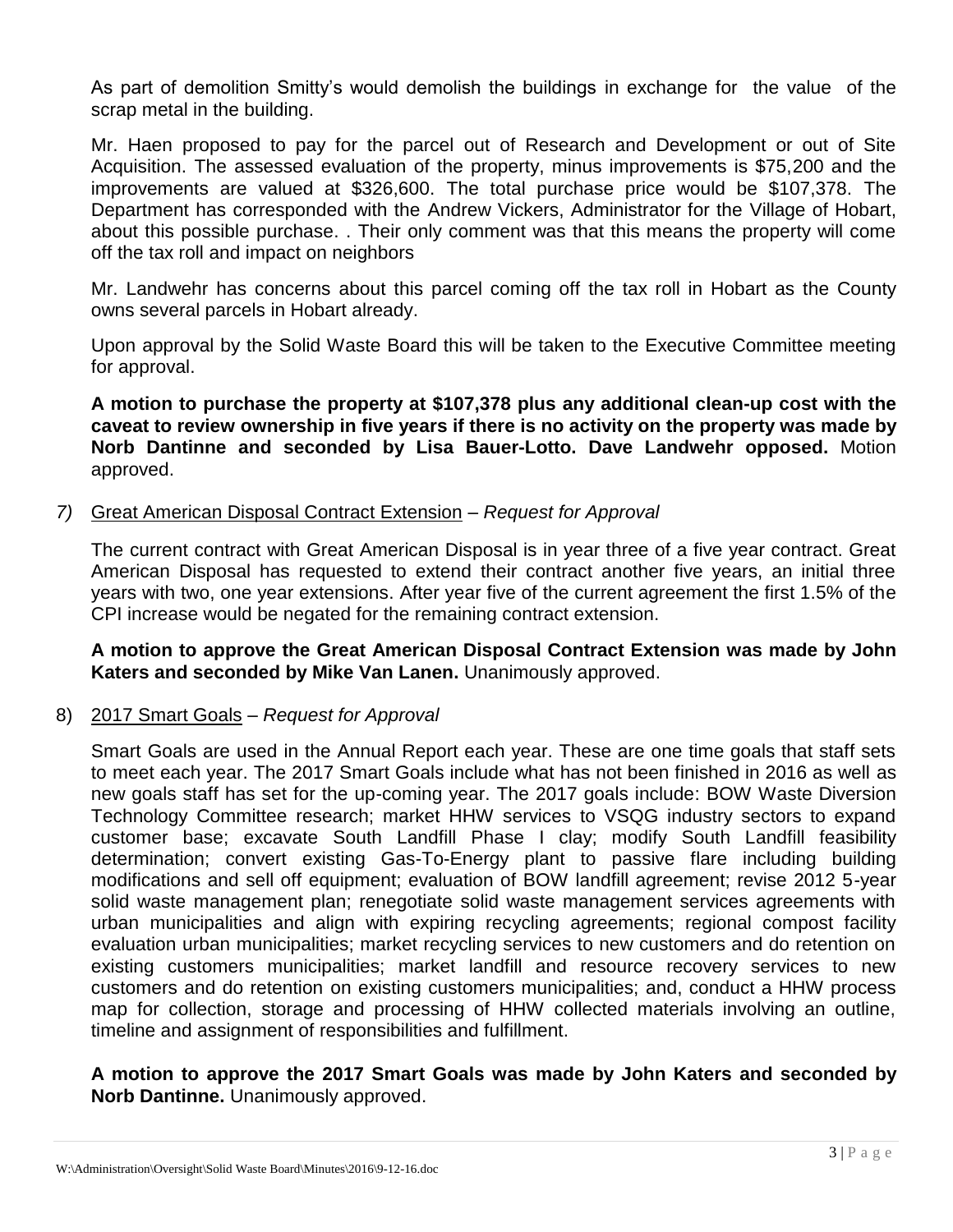#### 9) 2016 Smart Goals Status – *Update*

The status of the 2016 Smart Goals are as follows: BOW Waste Diversion Technology Committee research is completed as C&D and wood waste recycling research was performed; evaluation of paint recycling is in progress; evaluation of BOW landfill agreement is deferred as a result of the dispute with Outagamie County; evaluate implementation of a pharmaceutical collection and disposal program is removed as there was no role for County involvement; market HHW services to VSQG industry sectors to expand customer base is completed; efforts to lease MRF space is completed, it is listed with a realtor but no lease to date; evaluate feasibility of BOW C&D recycling is completed, renegotiated a 5-year contract with Landfill Reductions as internalizing was not cost effective; lead legislative effort to reconsider whether or not to continue recycling glass is in progress as efforts by SWANA, Council on Recycling, and AROW are advocating for change in glass recycling; excavate South Landfill Phase I clay is in progress as Ostrenga excavated 5,000 cy in 2016; research and evaluate wood waste collection program is completed and in place with a proposal to reduce fees in 2017; determine future of Gas-To-Energy project is completed, it is operating on a day-by-day basis; expand household organics recycling to UW-Extension is completed; evaluate solvent distillation at HHW is deferred as it is not possible under current DNR rules; evaluate leachate management options for south landfill is completed, trucking to De Pere and replumbing our leachate unloading station to the NEW Water interceptor is the most cost effective solution; and, regional composting facility study is in progress with completion expected this fall.

#### 10) Adding New Recyclable Material – *Update*

Foodservice Packaging Institute would like the BOW system to be the first recycling operator to implement recovery of foodservice packaging to the recycling stream from residential collection programs. A concern of Brown County's is how food contamination could ruin other recyclables. Brown County is also concerned with how much commercial food waste would be brought in from restaurants as recycling. A total of 600 tons of food service packaging could be recycled each year; a revenue of \$36,000 each year. BOW was chosen as a pilot due to vicinity to the market to sell contaminated bales. Georgia Pacific is a supporter of this new recycling effort. There have been no meaningful studies done to prove this is a good idea.

Foodservice Packaging Institute would run a media campaign worth five times what the current budget is. If it fails, the process would not automatically stop.

#### 11) 2017 Budget – *Update*

Finance has completed the Statement of Funds which is provided. Lead Pay for HHW and RTS operation will be in the proposed Executive's Budget. The internship wage did not go forward as a Limited Term Employee by Human Resources. Mr. Landwehr stated that County Board can override Human Resources and push forward the Limited Term Employee.

#### 12) Fox River Fiber – *Update*

Independent of the Solid Waste issues between Brown, Outagamie County and Fox River Fiber, Brown County settled the outstanding Library situation. Brown County has requested Outagamie County allow the signing of Amendment #3 between Brown County and Fox River Fiber with